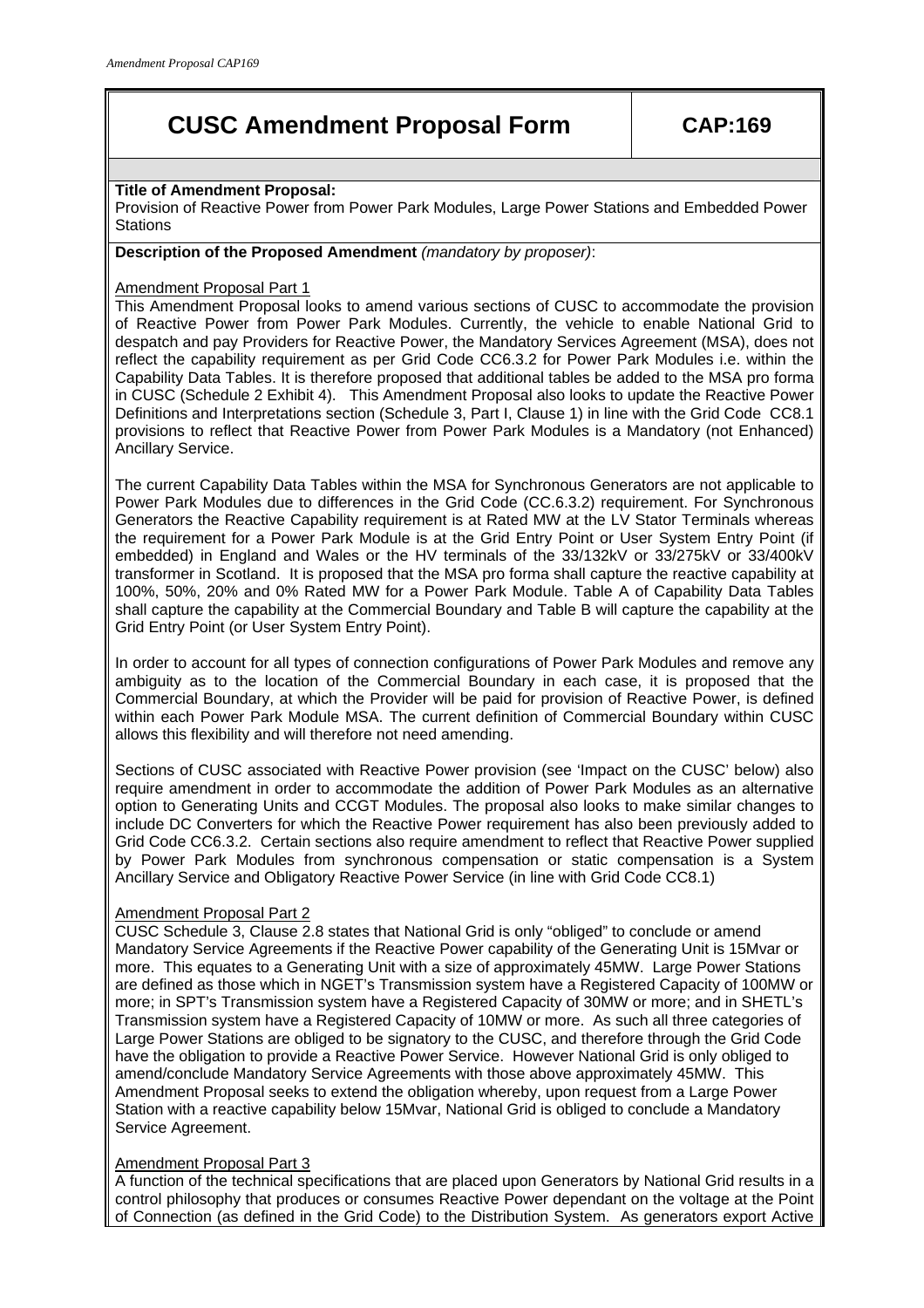Power onto the system they cause the voltage at the Point of Connection to rise. The control system is designed in such a manner so that when this occurs generators will consume Reactive Power to control the voltage.

Generators directly connected to Distribution System produce Reactive Power which is of benefit to the distribution network operator (DNO) and National Grid and assists in managing voltage on their network. Some DNOs impose connection restrictions which prevent instruction(s) from National Grid to the embedded generator to reduce output to 0 Mvar. These restrictions would result in National Grid being unable to instruct the relevant generator to achieve economic and efficient use of the Reactive Power across the Transmission system, despite the imposed requirement and capability being in place.

The Proposed Amendment seeks to facilitate partial payment to those embedded generators under such restriction conditions by DNOs. This partial payment reflects the Grid Code requirement and dynamic benefit from generators under restriction, whilst acknowledging that it is not possible for National Grid to despatch Reactive Power from such generators to 0 Mvar in line with Transmission system operation requirements.

Payment under such restrictions would be in line with current arrangements in CUSC Schedule 3, Appendix I (2) whereby a 20% payment is made in the event that certain conditions are not met. This Amendment Proposal would therefore seek to include an additional provision in CUSC Schedule 3, Appendix I (2).

#### **Description of Issue or Defect that Proposed Amendment seeks to Address** *(mandatory by proposer)*:

#### Amendment Proposal Part 1

Grid Code CC6.3 and CC8.1 have already been amended<sup>1</sup> to document the reactive capability requirements of Power Park Modules. Corresponding changes to CUSC were not made; hence the existing Mandatory Services Agreement template does not explicitly cater for the required method of recording the capability of Power Park Modules. The proposed changes are therefore driven by the requirement to update CUSC to reflect changes made to Grid Code CC 6.3.2 to allow National Grid to despatch Reactive Power from Power Park Modules, and for Providers to be paid accordingly. It is envisaged that the proposed changes will increase the pool of potential providers of Reactive Power and result in increased system security.

The Proposed Amendment also looks to ensure alignment with the Grid Code by ensuring Reactive Power from Power Park Modules is classified as an Obligatory Reactive Power Service and Mandatory Ancillary Service.

#### Amendment Proposal Part 2

The Proposed Amendment looks to extend Schedule 3, Part 1, Clause 2.8 to ensure that National Grid is obliged to conclude/amend Mandatory Service Agreements with all Large Power Stations, with a reactive capability below 15Mvar, upon request from the Large Power Station.

#### Amendment Proposal Part 3

The Proposed Amendment seeks to ensure that appropriate payments are made for the provision of a Reactive Power service from embedded generators. It recognises that some embedded generators have connection conditions which prevent National Grid, as GBSO, from despatching through 0 Mvar, and thereby using the service for the purpose of Transmission system operation.

When such circumstances occur a 20% payment will be applied to reflect the capability obligation imposed on such generators, and the associated dynamic benefits. However, the full payment will not be made in recognition of the inability of National Grid to make use of the Reactive Power service through providing a despatch instruction to 0 Mvar.

It is envisaged that the Proposed Amendment will allow the most economic and efficient operation of the system by facilitating appropriate remuneration in all circumstances

 1 Grid Code amendment G/06 Power Park Modules and Synchronous Generating Units

http://www.nationalgrid.com/uk/Electricity/Codes/gridcode/consultationpapers/2006/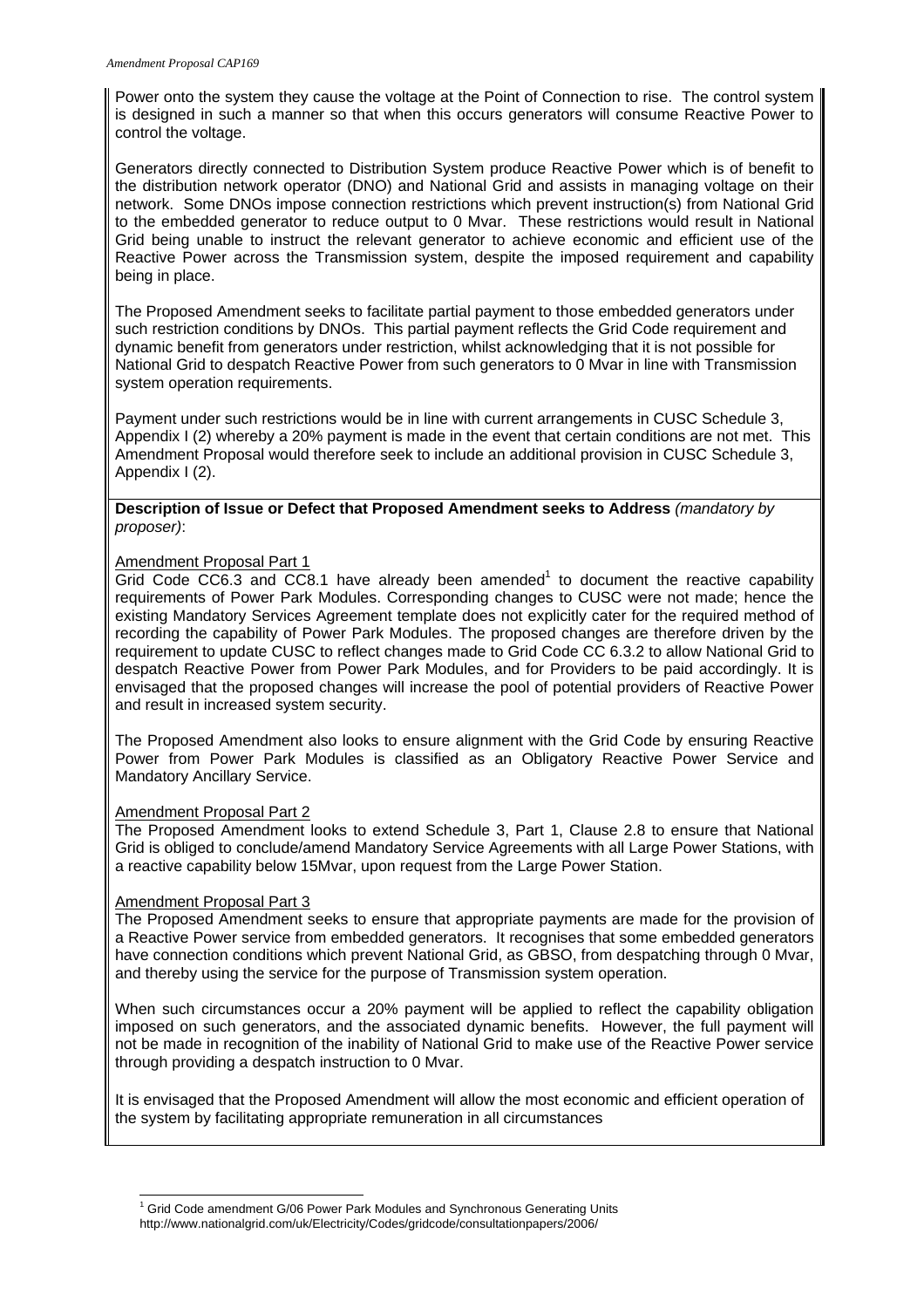# **Impact on the CUSC** *(this should be given where possible)*:

Changes would be required to Section 1, Section 4, Schedule 3, Schedule 11 and Schedule 2 Exhibit 4, Schedule 3 Part 1.

Further details of the proposed changes are as follows:

Section 1: Applicability of Sections and Related Agreements Structure

Addition of referencing to Power Park Modules and DC Converters

Section 4: Balancing Services

Addition of referencing to Power Park Modules and DC Converters

Section 11: Definitions

Addition of definition of DC Converter

Schedule 2 Exhibit 4: Mandatory Services Agreement

- Clause 3.2.2 expanded to include non-synchronous generating units, DC Converter and Power Park Module in line with changes to Grid Code
- Clause 3.3 (Capability Data) expanded to include two further sections for Power Park Modules. These two further sections refer to new capability tables for Power Parks in Appendix 1
- New Capability Tables added to Appendix 1 depending upon the capability of the Power Park i.e. as per Grid Code CC6.3.2(d) (i) or (ii); the second table in each set is required only in a situation where metering is not located at the Commercial Boundary
- Commercial Boundary of the Power Park Module to be defined in the MSA in the definitions section

Schedule 3, Part 1: Balancing Services Market Mechanism – Reactive Power

- Clause 1.1 amended to reflect that a Power Park Module, where Synchronous or static compensators within the Power Park Module may be used to provide Reactive Power, is classified as Obligatory Reactive Power Service.
- Clause 1.2(b) amended to reflect that a Power Park Module, where Synchronous or static compensators within the Power Park Module may be used to provide Reactive Power, is no longer classified as a Commercial Ancillary Service.
- Clause 2.8(a) amended to reflect the obligation to conclude/amend Mandatory Service Agreements with any Large Power Station with a reactive capability below 15Mvar on request from the Large Power Station.
- Appendix I (2) with an additional provision added to Clause 2, to reflect that a 20% payment will be made at such times when the BM Unit is unable to comply with a Reactive Despatch Instruction to zero Mvar, based on a restriction imposed by the Network Operator.

**Impact on Core Industry Documentation** *(this should be given where possible)*:

Minor amendments would be required to the Methodology for the Aggregation of Reactive Power Metering to accommodate potential metering configurations of Power Park Modules.

Corresponding change to Grid Code whereby DNOs will be required to communicate when such restrictions are in place.

**Impact on Computer Systems and Processes used by CUSC Parties** *(this should be given where possible)*:

The control room software EDL and EDT will need to be updated to allow an instruction to be sent to a Power Park Module asking it to change its slope setting or setpoint voltage.

# **Details of any Related Modifications to Other Industry Codes** *(where known)*:

None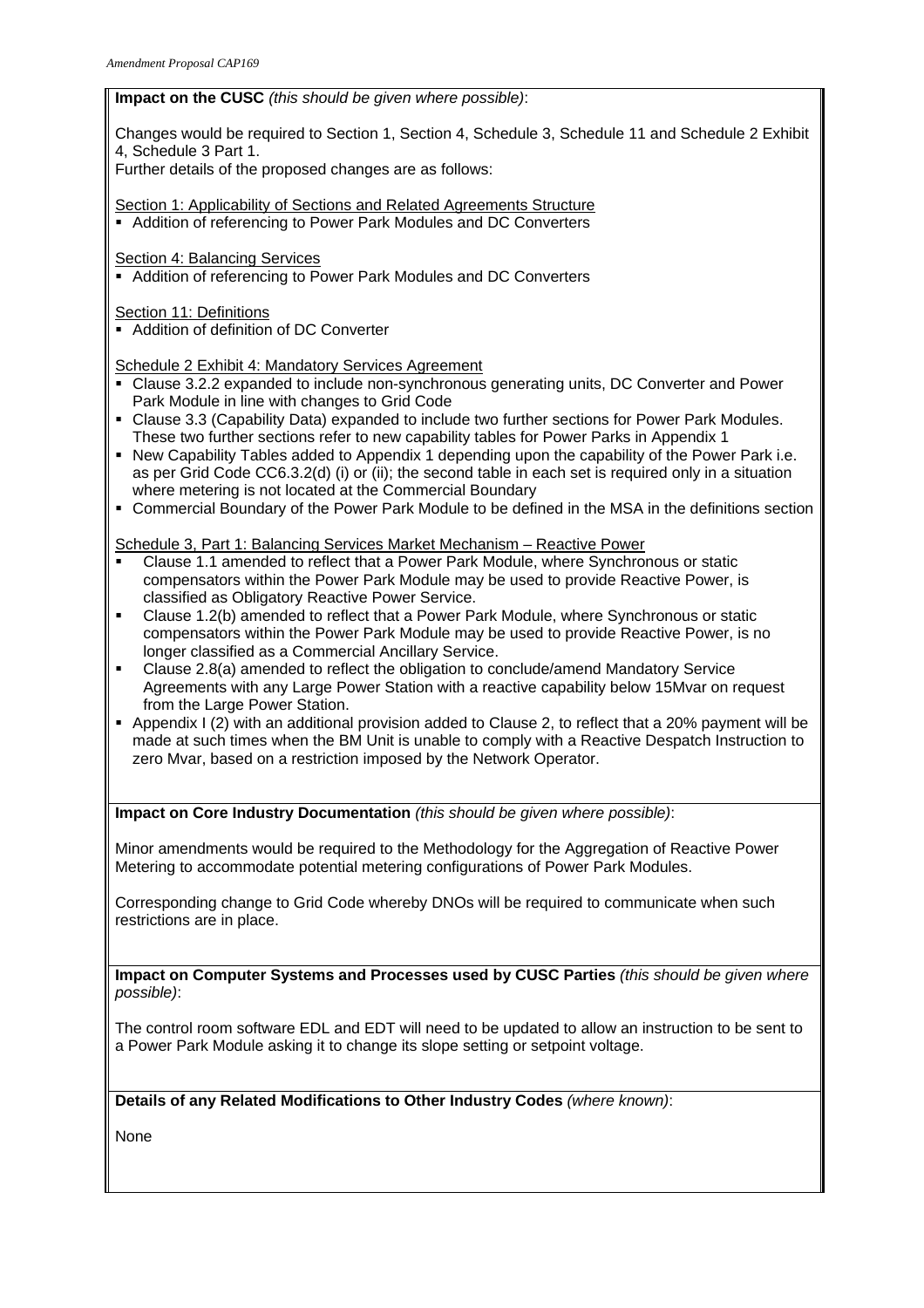# **Justification for Proposed Amendment with Reference to Applicable CUSC Objectives\*\***  *(mandatory by proposer)*:

National Grid believes that this proposal will better facilitate CUSC Applicable Objective *(a) (The efficient discharge by the licensee of the obligations imposed upon it under the Act and by the Transmission Licence)* and

by ensuring that National Grid can despatch Reactive Power from Power Park Modules, and Large Power Stations, and facilitate payment for this service. This will increase the pool of potential providers of reactive power and result in increased stability and Transmission system security.

The proposal will also ensure appropriate remuneration through ensuring full payment is made only in instances where full access to the service is available for the purposes of Transmission system operation, whilst partial payment (reflecting the Grid Code obligation and associated dynamic benefits) is made when restrictions on instruction to 0 Mvar are in place. Thereby ensuring the system is operated and managed in the most economic and efficient manner.

This amendment will ensure alignment of the CUSC and the Grid Code.

| <b>Details of Proposer:</b><br>Organisation's Name:                                                                                                                                                  | <b>National Grid</b>                                                                      |
|------------------------------------------------------------------------------------------------------------------------------------------------------------------------------------------------------|-------------------------------------------------------------------------------------------|
| <b>Capacity in which the Amendment is</b><br>being proposed:<br>(i.e. CUSC Party, BSC Party or<br>"energywatch")                                                                                     | <b>CUSC Party</b>                                                                         |
| <b>Details of Proposer's Representative:</b><br>Name:<br>Organisation:<br>Telephone Number:<br>Email Address:                                                                                        | Carole Hook<br><b>National Grid</b><br>01926 654211<br>carole.hook@uk.ngrid.com           |
| <b>Details of Representative's Alternate:</b><br>Name:<br>Organisation:<br>Telephone Number:<br>Email Address:<br><b>Attachments (Yes/No):</b><br>If Yes, Title and No. of pages of each Attachment: | Katharine Clench<br><b>National Grid</b><br>01926 656036<br>Katharine.clench@uk.ngrid.com |
|                                                                                                                                                                                                      |                                                                                           |

# **Notes:**

- 1. Those wishing to propose an Amendment to the CUSC should do so by filling in this "Amendment Proposal Form" that is based on the provisions contained in Section 8.15 of the CUSC. The form seeks to ascertain details about the Amendment Proposal so that the Amendments Panel can determine more clearly whether the proposal should be considered by a Working Group or go straight to wider National Grid Consultation.
- 2. The Panel Secretary will check that the form has been completed, in accordance with the requirements of the CUSC, prior to submitting it to the Panel. If the Panel Secretary accepts the Amendment Proposal form as complete, then he will write back to the Proposer informing him of the reference number for the Amendment Proposal and the date on which the Proposal will be considered by the Panel. If, in the opinion of the Panel Secretary, the form fails to provide the information required in the CUSC, then he may reject the Proposal. The Panel Secretary will inform the Proposer of the rejection and report the matter to the Panel at their next meeting. The Panel can reverse the Panel Secretary's decision and if this happens the Panel Secretary will inform the Proposer.